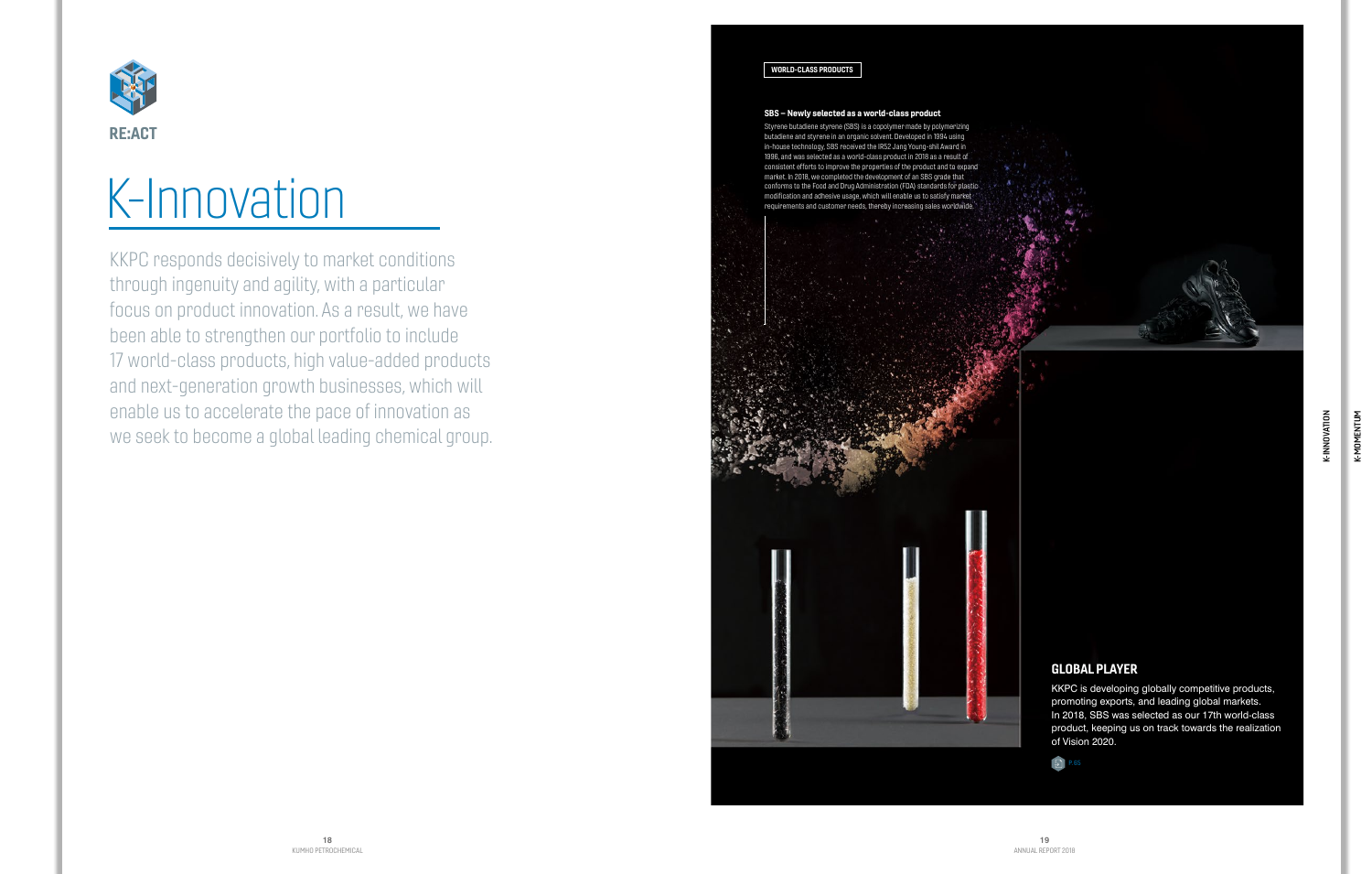K-INNOVATION

K-INNOVATION

# GROWTH DRIVER

KKPC's high value-added, highly functional products set new standards in the global synthetic rubber and synthetic resin markets. Our outstanding products add values to everyday life, which in turn supports our continuing growth.

**By political property** 

# $\boxed{5}$  P.59



SSBR – Adding values to tires

Solution styrene butadiene rubber (SSBR) is a high value-added synthetic rubber which improves a tire's wear resistance and fuel efficiency. In order to overcome the limitations caused by a tire's fuel efficiency performance being in inverse proportion to braking power, we acquired a technology for manufacturing synthetic rubber denaturants and continue to release new products. In particular, we have focused on cutting-edge synthetic rubber technologies since 2016, with demand for SSBR forecast to increase in line with the launch of a new tire efficiency grading system in China. By doing so, we are further strengthening our leadership in the global synthetic rubber market.

# Styrenic-type impact modifiers – Making global impacts

ABS (including ASA) resins are commodity resin products which are used for products that are part of our daily lives, including electrical and electronics, automobiles and construction materials. KKPC is focused on higher value-added compounding products, and we are No. 1 globally in the market share for an impact modifier (powder), which is the most important compounding resin products. Leveraging our in-house technologies, we recently developed an impact modifier which has outstanding mechanical properties and overcome the coloration limitations of existing ASA products by using BD/BA rubbers. We are now making preparations for the full commercialization of this product.